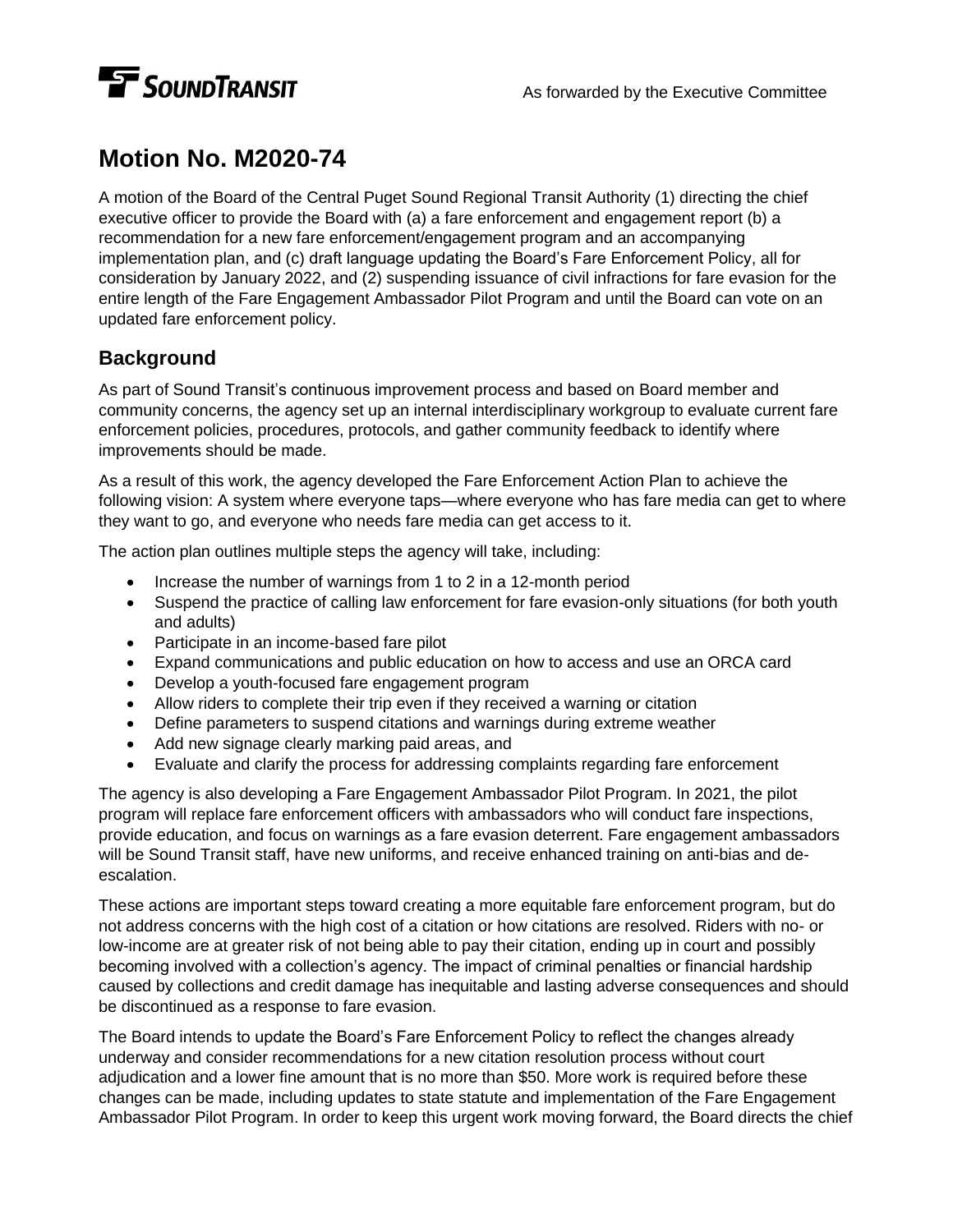executive officer to provide a fare enforcement and engagement report, a recommendation for a new fare enforcement/engagement program and an accompanying implementation plan, and draft language updating the Board's Fare Enforcement Policy. The report, program recommendation, accompanying implementation plan, and draft policy should be brought to the Board for consideration by January 2022. Sound Transit must suspend issuance of civil infractions for fare evasion for the entire length of the Fare Engagement Ambassador Pilot Program and until the Board can vote on an updated fare enforcement policy.

## **Motion**

WHEREAS, public transportation plays a critical role in increasing mobility, especially for individuals and families who lack a private means of transportation, who have no- or low-income, who live in communities without essential goods and services, and who must travel for school, work, and other opportunities; and

WHEREAS, the vision of Sound Transit's Fare Enforcement Policy, like the vision of the agency, is to provide high-quality public transportation that is accessible to all; and

WHEREAS, Sound Transit's Equity and Inclusion Policy (Agency Policy 606) states that the agency is committed to "applying a racial equity lens to decision-making" and must "seek to discover and eliminate agency policies, structures and practices that perpetuate inequities" and "identify, develop and apply best practices, processes, and tools that demonstrably make a positive difference for employees, stakeholders, riders and the community to reduce prevalent and persistent systemic inequity and outcome gaps"; and

WHEREAS, Sound Transit is dedicated to ensuring the agency's fare enforcement policies and procedures do not adversely affect historically disadvantaged and marginalized communities, including indigenous peoples, people of color, people with limited-English proficiency, immigrants and refugees, people experiencing homelessness or housing instability, people with little or no income, and people with disabilities; and

WHEREAS, riders with no- or low-income are at greater risk of not being able to pay their citation, ending up in court and possibly becoming involved with a collection's agency; and

WHEREAS, the impact of criminal penalties or financial hardship caused by collections and credit damage has inequitable and lasting adverse consequences and should be discontinued as a response to fare evasion; and

WHEREAS, Sound Transit understands communities of color have recent and long-standing histories with racially biased policing, and the agency's fare enforcement work is grounded in that reality; and

WHEREAS, any fare enforcement policies impacting children and youth must be age appropriate with procedures, services, consequences, and resolution pathways accounting for developmental differences; and

WHEREAS, as part of Sound Transit's continuous improvement process and based on community and board member concerns, the agency formed an internal interdisciplinary workgroup to evaluate current fare enforcement policies, procedures and protocols and gather community feedback to identify improvements; and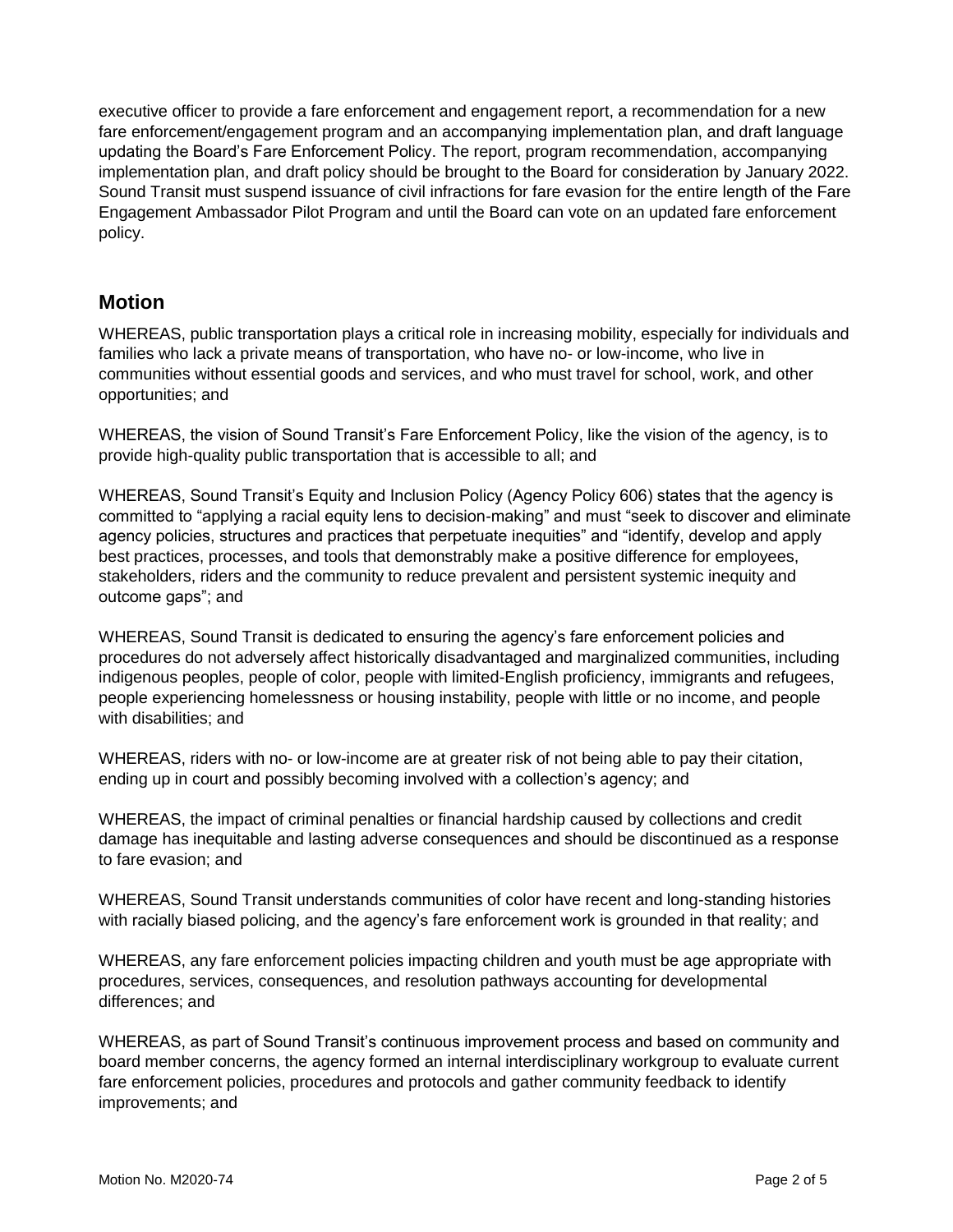WHEREAS, Sound Transit led a community engagement process that resulted in 1,100 completed onboard surveys, 8,000 completed online surveys, and six listening sessions with residents from underrepresented communities in Pierce, King, and Snohomish Counties; and

WHEREAS, Sound Transit found that in 2019, only 2.22% of inspected riders did not have valid pay when checked and during the community engagement process the top reasons given for not having proof of payment were related to customer confusion about how and where to pay; and

WHEREAS, the Seattle Times reported that "While 9% of people who ride light rail and Sounder commuter trains are black, 22% of riders caught up in the fare-enforcement system over the last four years [2015-2019] were black, according to rider surveys and enforcement data collected by Sound Transit"; and

WHEREAS, reporting by the Seattle Times found that "A small share of Sound Transit riders encounter fare enforcement each year and fewer still are warned, cited or charged. But disparities worsen with each step, with black riders receiving 19% of warnings, 43% of tickets and 57% of theft cases over four years"; and

WHEREAS, the six listening sessions with residents from underrepresented communities in Pierce, King, and Snohomish Counties found that riders of color have felt racially profiled on Sound Transit, have experienced negative behaviors and actions from fare enforcement officers, have found fare enforcement officer uniforms triggering because they too closely resemble police and suggest Sound Transit eliminate their policy to call law enforcement to fare evasion-only situations; and

WHEREAS, Sound Transit understands that to address prevalent and persistent systemic inequity, the voices of historically disadvantaged and marginalized communities most at risk of adverse impacts from policy decisions must be centered; and

WHEREAS, Sound Transit values community feedback and used community input to develop and begin implementation of the Fare Enforcement Action Plan; and

WHEREAS, the agency has suspended the practice of calling law enforcement for fare evasion-only situations for both youth and adults and is decoupling security from fare engagement; and

WHEREAS, in response to COVID-19, the agency suspended issuance of infractions; and

WHEREAS, in 2021, Sound Transit will implement a Fare Engagement Ambassador Pilot Program that replaces fare enforcement officers with ambassadors who will conduct inspections, provide education, and focus on warnings as a fare evasion deterrent; and

WHEREAS, fare engagement ambassadors will be Sound Transit staff, have new uniforms, and receive enhanced training for anti-bias and de-escalation; and

WHEREAS, the Sound Transit Board approved Motion No. M2020-22 authorizing participation in an income-based pilot program; and

WHEREAS, these actions are important steps toward creating a more equitable fare enforcement program, but do not address concerns with the high cost of citations or court adjudication.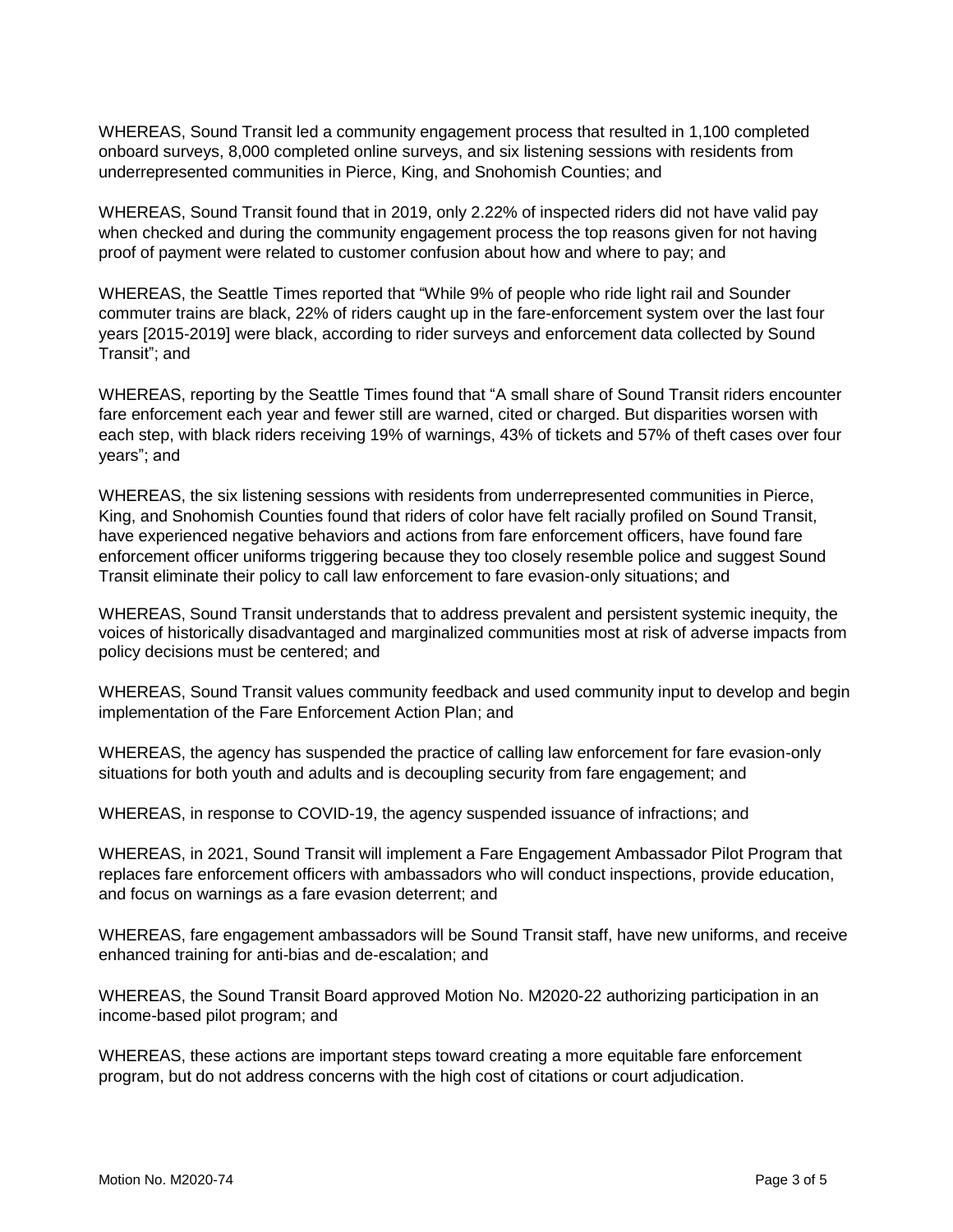NOW THEREFORE, it is hereby moved by the Board of the Central Puget Sound Regional Transit Authority as follows:

Section 1: The chief executive officer is directed to provide the Board with a fare enforcement and engagement report detailing:

- a. Implementation of the Fare Enforcement Action Plan
- b. Findings from the Fare Engagement Ambassador Pilot Program
- c. Any other fare enforcement and engagement related activities
- d. Cost-benefit and cost-effectiveness analysis of the fare enforcement program, and
- e. A recommendation for a new fare enforcement/engagement program

The report shall also include an equity analysis and a summary of community engagement efforts related to reforming fare enforcement and how community feedback, especially from historically disadvantaged and marginalized communities, was used to inform revisions and proposed changes.

Section 2: The chief executive officer is directed to provide the Board with a recommendation for a new fare enforcement/engagement program and an accompanying implementation plan.

The recommendation must include an equity analysis and proposed:

- a. Warning methods, including consideration of written rather than verbal warnings
- b. Citation fine amount
- c. Method(s) for resolving fare evasion violations without court adjudication
- d. Alternative citation resolution options such as an early pay incentive, non-monetary resolution options, crediting the citation dollar amount to the rider's ORCA card, and allowing qualified riders to enroll in ORCA LIFT or the income-based pilot program
- e. Process for appealing a citation
- f. Alternatives to suspension of riders for fare evasion, and
- g. Metrics and reporting requirements for ongoing evaluation and Board involvement, including measurements that will help determine disparate impacts

The implementation plan must outline the necessary steps and proposed timeline as well as describe of any required legislation, budget, or Board policy changes.

Section 3: The chief executive officer is directed to provide the Board with draft language updating the Board's Fare Enforcement Policy. The draft policy must include the policy approaches listed below, and may also offer alternate approaches resulting from community engagement and pilot program findings:

- a. Lower the citation fine amount to no more than \$50
- b. Remove court adjudication for fare evasion-only cases
- c. Increase warnings from one to at least two in a 12-month period
- d. Make a recommendation to update, remove, or replace the suspension policy
- e. Remove law enforcement officers as fare enforcement officers and clearly state that law enforcement officers cannot be called to fare-evasion only situations, and
- f. Add reference to bus rapid transit